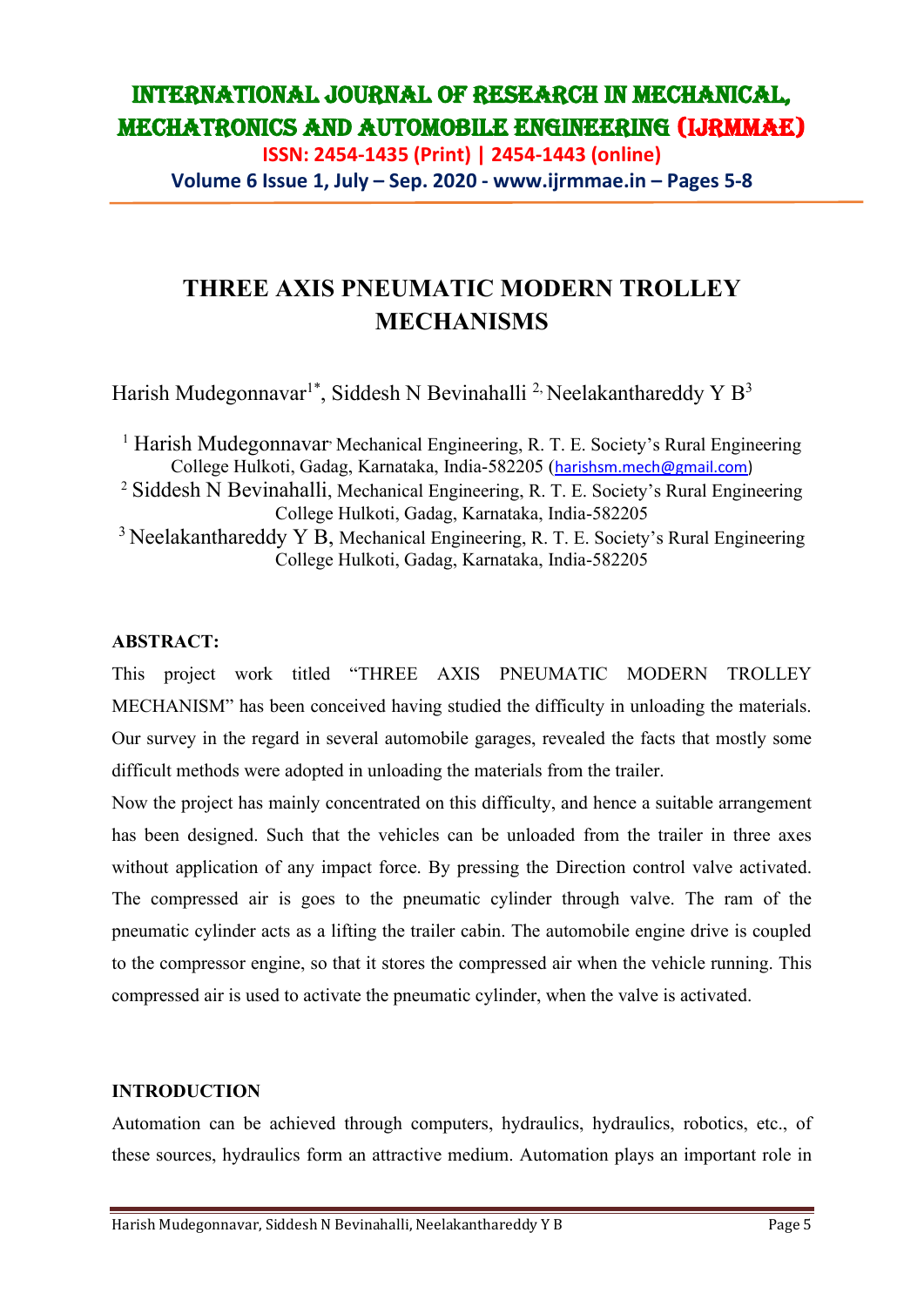**ISSN: 2454-1435 (Print) | 2454-1443 (online)**

## **Volume 6 Issue 1, July – Sep. 2020 - www.ijrmmae.in – Pages 5-8**

automobile. Nowadays almost all the automobile vehicle is being atomized in order to product the human being. The automobile vehicle is being atomized for the following reasons.

- To achieve high safety
- To reduce man power
- To increase the efficiency of the vehicle
- To reduce the work load
- To reduce the fatigue of workers
- To high responsibility
- Less Maintenance cost

#### **WORKING PRINCIPLE**

Since pneumatic circuit plays a vital role in this device, it is very necessary to explain the working of this circuit.

Initially starting with air compresses, its function is to compress air from a low inlet pressure (usually atmospheric) to a higher pressure level. This is an accomplished by reducing the volume of the air.

Air compressors are generally positive displacement units and are either of the reciprocating piston type or the rotary screw or rotary vane types. The air compressor used here is a typically small sized, two-stage compressor unit. It also consists of a compressed air tank, electric rotor and pulley drive, pressure controls and instruments for quick hook up and use. The compressor is driver by a 1 HP motor and designed to operate in  $10 - 100$  PSI range. If the pressure exceeds the designed pressure of the receiver a release value provided releases the excesses air and thus stays a head of any hazards to take place.

Then having a pressure regulator where the desired pressure to the operated is set. Here a variable pressure regulator is adopted. Through a variety of direction control value are available, a hand operated spool value with detent is applied.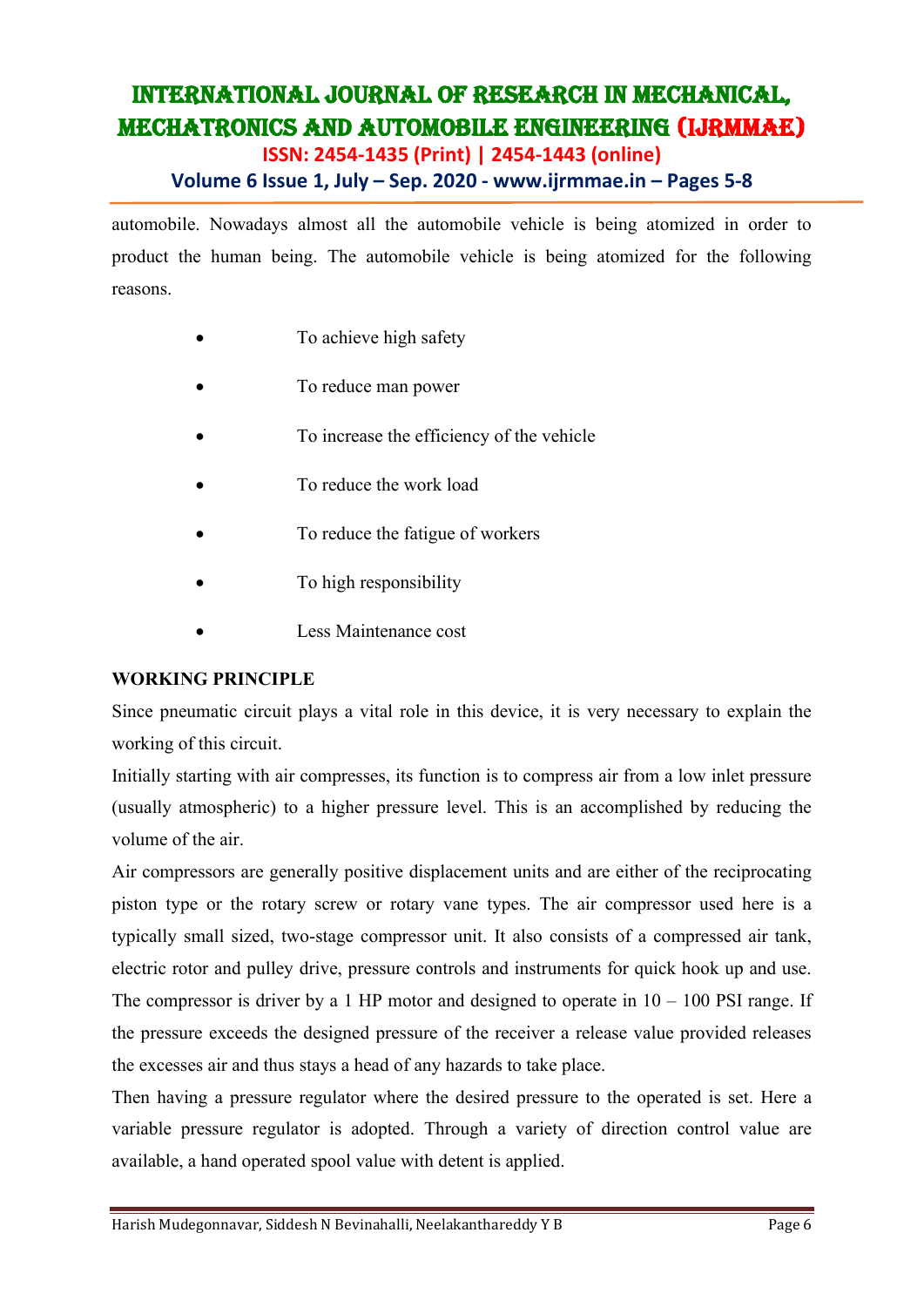**ISSN: 2454-1435 (Print) | 2454-1443 (online)**

### **Volume 6 Issue 1, July – Sep. 2020 - www.ijrmmae.in – Pages 5-8**

The spool value used here is 5 ports, 3 positions. There are two exhaust ports, two outlet ports and one inlet port. In two extreme positions only the directions can be changed while the Centro ore is a neutral position and no physical changes are incurred.

The 2 outlet ports are connected to an actuator (Cylinder). The pneumatic activates is a double acting, single rod cylinder. The cylinder output is coupled to further purpose. The piston end has an air horning effect to prevent sudden thrust at extreme ends.

❖ The compressed air from the compressor reaches the direction control valve. The direction control valve changes the direction of flow according to the valve position handle.

❖ The compressed air pass through the direction control valve and it is admitted into the front end of the cylinder block. The air pushes the piston for the lifting stroke. At the end of the lifting stroke air from the valve reaches the rear end of the cylinder block. The pressure remains the same but the area is less due to the presence of piston rod. This exerts greater pressure on the piston, pushing it at a faster rate thus enabling faster return stroke.

❖ The stroke length of the piston can be changed by making suitable adjustment in the hand liver valve operating position.

#### **APPLICATIONS**

All hydraulic and pneumatic dipper applications

#### **CONCLUSION**

Thus we have developed a "THREE AXIS PNEUMATIC MODERN TROLLEY MECHANISM" which helps to know how to achieve low cost automation. The operating procedure of this system is very simple, so any person can operate. By using more techniques, they can be modified and developed according to the applications.